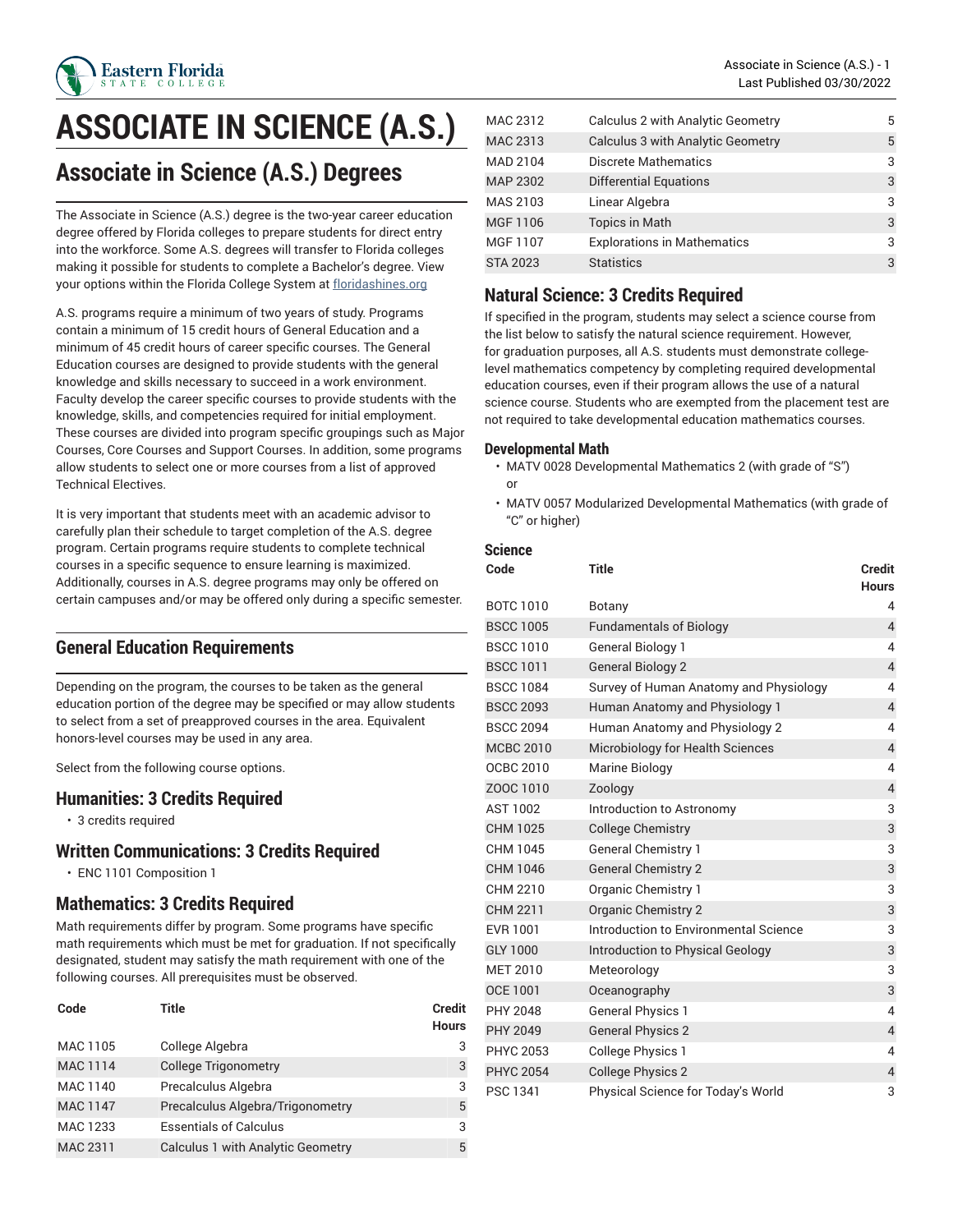### **Humanities Requirement: 3 Credits Required**

Unless specified in the program, students may satisfy the humanities requirement with one of the following courses. All prerequisites must be observed.

| Code            | Title                                                                                                     | Credit<br><b>Hours</b> |
|-----------------|-----------------------------------------------------------------------------------------------------------|------------------------|
| ARH 2000        | Art Appreciation                                                                                          | 3                      |
| <b>ARH 2050</b> | Art History and Criticism Survey 1: Prehistory<br>through Late Medieval                                   | 3                      |
| <b>ARH 2051</b> | Art History and Criticism Survey 2: Early<br>Renaissance to 20th Century                                  | 3                      |
| <b>HUM 1020</b> | Introduction to the Humanities                                                                            | 3                      |
| <b>HUM 2211</b> | Humanities Survey: Ancient through Byzantine<br>Culture                                                   | 3                      |
| <b>HUM 2230</b> | Humanities Survey. Byzantine through<br>Enlightenment                                                     | 3                      |
| <b>HUM 2249</b> | Humanities Survey: Enlightenment through 21st<br>Century                                                  | 3                      |
| <b>HUM 2270</b> | Humanities of West, Central, & Southern Africa,<br>Central & South America, the Middle East, & SE<br>Asia | 3                      |
| <b>HUM 2390</b> | Themes in the Humanities                                                                                  | 3                      |
| <b>HUM 2740</b> | <b>Study Abroad in the Humanities</b>                                                                     | 3                      |
| LIT 1000        | Introduction to Literature                                                                                | 3                      |
| <b>MUL 2010</b> | <b>Survey of Music Literature</b>                                                                         | 3                      |
| <b>MUT 1111</b> | Music Theory 1                                                                                            | 3                      |
| PHI 2010        | Introduction to Philosophy                                                                                | 3                      |
| <b>REL 2300</b> | <b>World Religions</b>                                                                                    | 3                      |
| <b>THE 2000</b> | <b>Theatre Appreciation</b>                                                                               | 3                      |
| THE 2100        | <b>History of the Theatre</b>                                                                             | 3                      |

### **Social/Behavioral Science: 3 Credits Required**

Unless specified in the program, students may satisfy the social/ behavioral science requirement as follows. If the program specifies "Behavioral Science" choose from list

- 1. If the program specifies "Social Science" choose from list
- 2. If the program specifies "Social/Behavioral Science" choose from list
- 3. All prerequisites must be observed.

#### **List 1: Behavioral Science**

| Code            | Title                          | <b>Credit</b><br><b>Hours</b> |
|-----------------|--------------------------------|-------------------------------|
| CLP 1001        | Psychology of Human Adjustment | 3                             |
| <b>PSY 2012</b> | General Psychology 1           | 3                             |
| SYG 2000        | Introduction to Sociology      | 3                             |

#### **List 2: Social Science**

| Code            | Title                                  | <b>Credit</b><br><b>Hours</b> |
|-----------------|----------------------------------------|-------------------------------|
| AMH 2010        | US History to 1877                     |                               |
| <b>AMH 2020</b> | US History Since 1877                  | 3                             |
| EUH 1000        | Western Civilization to 1648           | 3                             |
| EUH 1001        | <b>Western Civilization Since 1648</b> | 3                             |
| <b>ISS 2200</b> | Introduction to International Studies  | 3                             |



| POS 2041 | American National Government      |  |
|----------|-----------------------------------|--|
| POS 2112 | <b>State and Local Government</b> |  |

#### **List 3: Social/Behavioral Science**

| Code            | <b>Title</b>                               | Credit<br><b>Hours</b> |
|-----------------|--------------------------------------------|------------------------|
| AMH 2010        | US History to 1877                         | 3                      |
| <b>AMH 2020</b> | US History Since 1877                      | 3                      |
| <b>CLP 1001</b> | Psychology of Human Adjustment             | 3                      |
| ECO 2013        | Principles of Economics 1 (Macroeconomics) | 3                      |
| EUH 1000        | Western Civilization to 1648               | 3                      |
| EUH 1001        | <b>Western Civilization Since 1648</b>     | 3                      |
| <b>ISS 2200</b> | Introduction to International Studies      | 3                      |
| POS 2041        | <b>American National Government</b>        | 3                      |
| POS 2112        | State and Local Government                 | 3                      |
| <b>PSY 2012</b> | General Psychology 1                       | 3                      |
| SOW 2054        | Community Involvement                      | 3                      |
| <b>SYG 2000</b> | Introduction to Sociology                  | 3                      |

# **Admissions**

Completion of a standard high school diploma or equivalent is required for admission to an A.S. degree. Students must complete the *Application for Admission* to Eastern Florida State College and pay the application fee. An additional application to the program may be required if it is limited access. See the "Programs and Admission [Requirements](https://catalog.easternflorida.edu/programs-admission-requirements/)" listing for specific admission requirements such as testing.

# **Graduation Requirements for the Associate in Science (A.S.) Degree**

Responsibility for meeting the requirements for graduation rests with the student. The Associate in Science degree is awarded to those students who have:

- 1. Filed an *'Intent to Graduate'* Application and paid the graduation fee by the published deadline.
- 2. Satisfactorily completed the prescribed course of study that totals at least 60 hours.
- 3. Satisfied entry assessment requirements and/or completed with a grade of "S" or better all required developmental education in reading, writing, and mathematics.
- 4. Completed at least 25% of the credit hours required for the degree through traditional instruction at EFSC.
- 5. Completed all coursework with a final grade. Students with a grade of "Incomplete" will not be processed for graduation until a final grade is posted. For graduation in the term of application, the final grade must be posted within the first three weeks of the following term. If the final grade is not posted within the first three weeks of the following term, student must reapply and repay. Student may request to have the "I" converted to a permanent 'F' if the course is not required for the credits to graduate.
- 6. Achieved a cumulative GPA of 2.00 or higher in all college work attempted. Transfer coursework is included in the cumulative GPA.